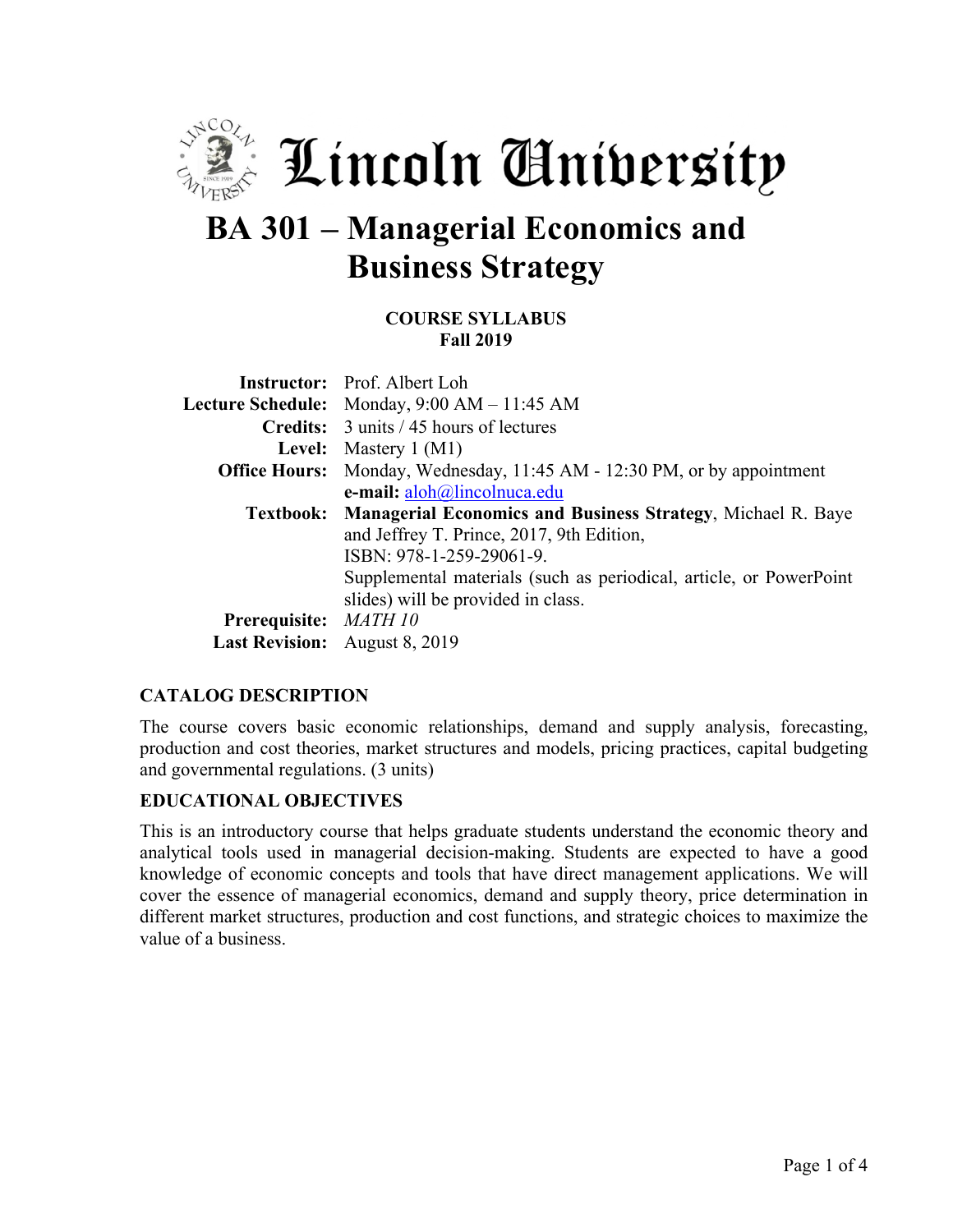| <b>Course LO</b>                         | Program          | <b>Institution</b> | <b>Assessment activities</b> |
|------------------------------------------|------------------|--------------------|------------------------------|
|                                          | LO               | LO                 |                              |
| Essence of managerial economics          | PLO $1, 2,$      | ILO $1b$ , $2b$ ,  | Quiz,<br>Discussion,<br>and  |
|                                          | 4                | 4b, 5b, 6b         | Final Exam                   |
| Understanding<br>demand<br>and<br>supply | PLO 1, 2,        | ILO $1b$ , $2b$ ,  | Quiz,<br>Discussion,<br>and  |
| theory                                   | $\overline{4}$   | 4b, 5b, 6b         | Final Exams                  |
| Knowledge of production and cost         | PLO 1, 2,        | ILO $1b$ , $2b$ ,  | Discussion,<br>Quiz,<br>and  |
| functions                                | 4                | 4b, 5b, 6b         | Final Exams                  |
| Theory of Firm, industry and market      | PLO 1, 2,        | ILO $1b$ , $2b$ ,  | Discussion,<br>Quiz,<br>and  |
| structures                               | $\overline{4}$   | 4b, 5b, 6b         | <b>Final Exams</b>           |
| Game theory and pricing strategies       | PLO 1, 2,        | ILO $1b$ , $2b$ ,  | Discussion,<br>Quiz,<br>and  |
|                                          | $\overline{4}$   | 4b, 5b, 6b         | Final Exams                  |
| Corporate and business strategy          | PLO <sub>4</sub> | $\mathrm{ILO}$ 6b  | Discussion,<br>Quiz,<br>and  |
|                                          |                  |                    | <b>Final Exams</b>           |

# **COURSE LEARNING OUTCOMES<sup>1</sup>**

## **INSTRUCTIONAL METHODS**

The course will be conducted in the form of lectures and discussions on each topic shown in the class schedule below.

Assignments and projects require students to actively use resources of the library. Detailed guide to business *resources of the library* as well as the description of Lincoln University approach to *information literacy* are available at the Center for Teaching and Learning website (ctl.lincolnuca.edu).

## **COURSE REQUIREMENTS AND EVALUATION**

While in class, students are expected to conduct themselves in a professional manner. Professionalism includes regular attendance, participation in class discussions, civil conduct, and ethical behavior, etc. If a student is observed coming to class late often, being disrespectful to peers, texting or using mobile devices, or carrying on personal conversations during lecture, the professionalism portion of the grade will be reduced based on a demerit system. The course begins with each student having the full 50 points. Tardiness without valid reasons greater than 1 time will result in 5 points deduction. Behavioral offenses such as texting, using of mobile devices, or engaging in disorderly conduct in spite of reminder or warning will result in 10 points deduction.

Higher education is about learning how to learn. So in acquiring new knowledge, always pay attention to the learning objectives of each chapter or topic. In addition, you will enhance your understanding by solving the chapter problems to be assigned in class. Of course, you are welcome to bring questions to class for discussion by reading ahead of each classroom lecture. Achievement is assured when done repetitively.

<sup>&</sup>lt;sup>1</sup> Detailed description of learning outcomes and information about the assessment procedure are available at the Center for Teaching and Learning website (ctl.lincolnuca.edu).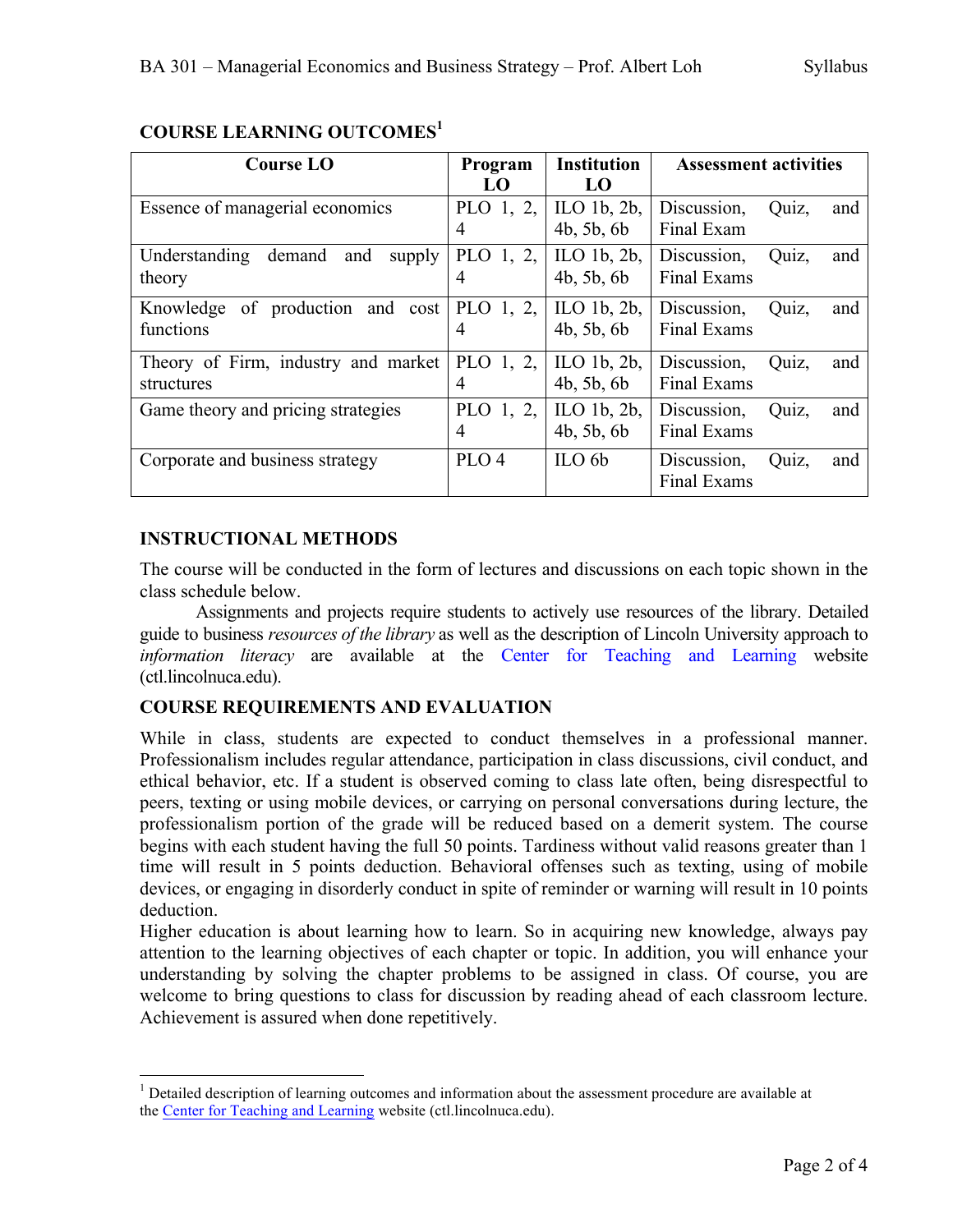# **GRADING POLICY**

While the instructor reserves the right to modify the grading system based on the overall class results, your performance in this course will be evaluated under the following model/guideline:

| Quiz 150 points (15 points each chapter $A = 361 - 400$ |                  |
|---------------------------------------------------------|------------------|
| quiz)                                                   | $B = 301 - 360$  |
| Final Exam 200 points                                   | $ C = 241 - 300$ |
| Professionalism: 50 points                              | $D = 201 - 240$  |
| Total 400 points                                        | $F = 200$        |

The 5-question chapter quizzes and 50-question final exams include multiple-choice questions. They are designed to test both theory and problem solving. There will be no "extra credit" work or make-up quizzes during or after the semester. The only exception is when you can produce documentary evidence of illness or family emergency such as funeral. The quiz score will then be adjusted on a pro rata basis. The instructor reserves the right to modify the grading system based on class performance and notification to the students about any change during the semester. You are responsible for keeping apprised of any change in syllabus. If you plan to be sick on exam days, please do the exam a day earlier before getting sick.

The key to success in this course is communication and interaction. Thus, we will have to work as a team. First, we will create a positive learning environment where everyone can participate without fear. Second, relevant reading and problem assignments will be presented and discussed in class. When in doubt, ask.

### **Scholastic Dishonesty**

Scholastic dishonesty will not be tolerated. Students who violate rules of academic dishonesty are subject to disciplinary penalties, including failure in the course and/or other actions from the University.